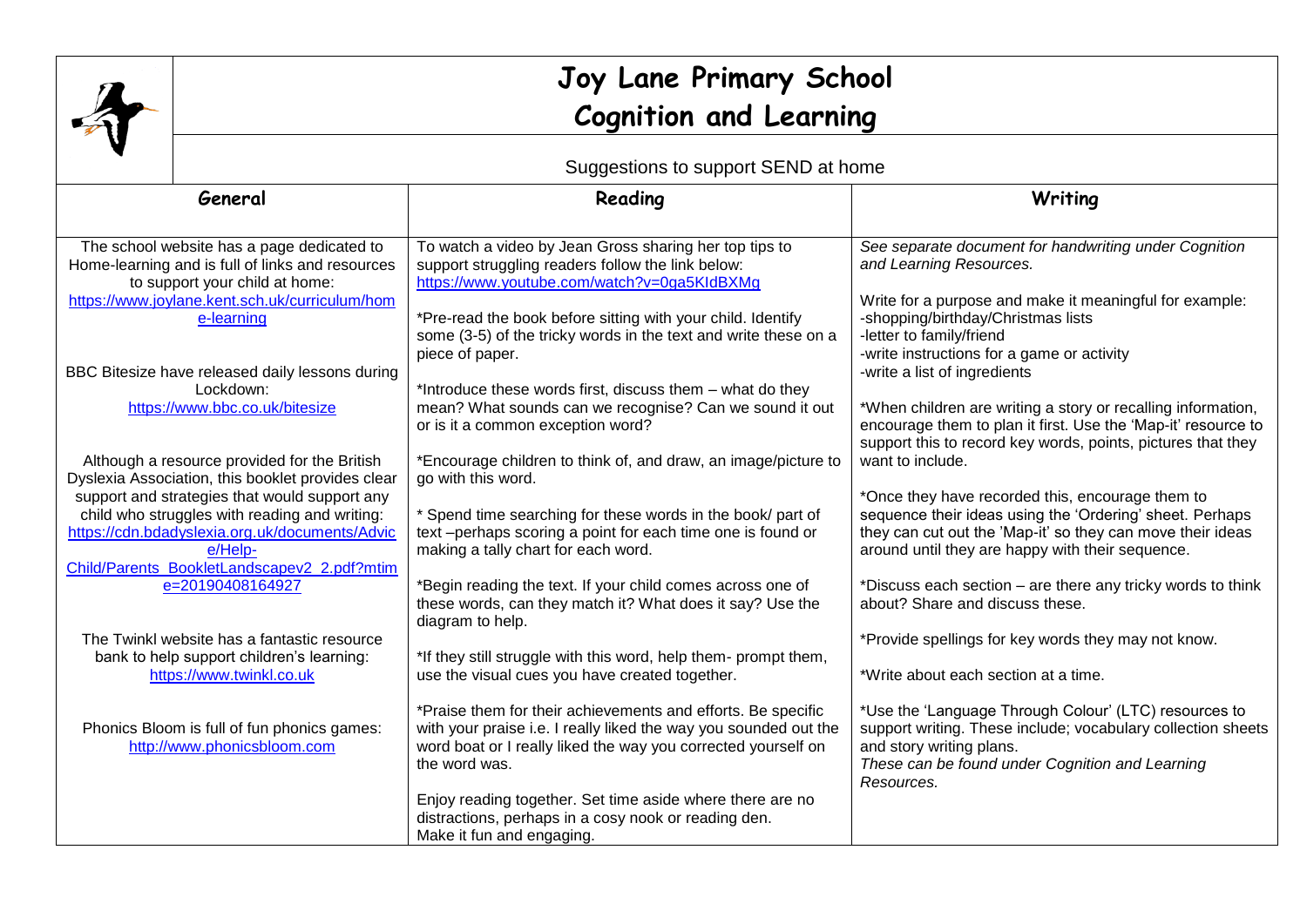| For an overview of the English curriculum,                                                                                                                                                                                                                                                                                                                                                     | Spelling                                                                                                                                                                                                                                                                                                                                                                                                                                                                                                                                                                                                                                                                                                                                                                                                                                                                                                                                                                                                                                                                                                                                                                                                                                                                                                                                                                                                                                                          | Maths                                                                                                                                                                                                                                                                                                                                                                                                                                                                                                                                                                                                                                                                                                                                                                                                                                                                                                                                                                                                                                                                                                                                                                                                                                                                                                                                                                                                                                                                                  |
|------------------------------------------------------------------------------------------------------------------------------------------------------------------------------------------------------------------------------------------------------------------------------------------------------------------------------------------------------------------------------------------------|-------------------------------------------------------------------------------------------------------------------------------------------------------------------------------------------------------------------------------------------------------------------------------------------------------------------------------------------------------------------------------------------------------------------------------------------------------------------------------------------------------------------------------------------------------------------------------------------------------------------------------------------------------------------------------------------------------------------------------------------------------------------------------------------------------------------------------------------------------------------------------------------------------------------------------------------------------------------------------------------------------------------------------------------------------------------------------------------------------------------------------------------------------------------------------------------------------------------------------------------------------------------------------------------------------------------------------------------------------------------------------------------------------------------------------------------------------------------|----------------------------------------------------------------------------------------------------------------------------------------------------------------------------------------------------------------------------------------------------------------------------------------------------------------------------------------------------------------------------------------------------------------------------------------------------------------------------------------------------------------------------------------------------------------------------------------------------------------------------------------------------------------------------------------------------------------------------------------------------------------------------------------------------------------------------------------------------------------------------------------------------------------------------------------------------------------------------------------------------------------------------------------------------------------------------------------------------------------------------------------------------------------------------------------------------------------------------------------------------------------------------------------------------------------------------------------------------------------------------------------------------------------------------------------------------------------------------------------|
| please follow this link:<br>https://www.joylane.kent.sch.uk/curriculum/engli                                                                                                                                                                                                                                                                                                                   |                                                                                                                                                                                                                                                                                                                                                                                                                                                                                                                                                                                                                                                                                                                                                                                                                                                                                                                                                                                                                                                                                                                                                                                                                                                                                                                                                                                                                                                                   |                                                                                                                                                                                                                                                                                                                                                                                                                                                                                                                                                                                                                                                                                                                                                                                                                                                                                                                                                                                                                                                                                                                                                                                                                                                                                                                                                                                                                                                                                        |
| sh<br>A fun way to help practise and learn new<br>multiplication facts:<br>https://ttrockstars.com<br>A website with maths planning and resources for<br>primary aged children:<br>https://whiterosemaths.com/<br>Follow this link for a curriculum overview for<br>maths:<br>https://www.joylane.kent.sch.uk/images/docume<br>nts/_Curriculum_Subjects/Maths/Year_1_LTP.p<br>$\underline{df}$ | Make spelling fun and play lots of games.<br>https://home.oxfordowl.co.uk/english/primary-spelling/ for top<br>tips, an introduction and phonics and suggestions to support<br>spelling.<br>Help your child understand syllables and that each syllable<br>has a vowel sound. Clap/stamp out the syllables in a word,<br>how many syllables are there? Can they spell each syllable?<br>Look at the words and highlight the tricky 'bits' with a coloured<br>pen. Look at the parts they find tricky - can it be broken down<br>into syllables? Phonics?<br>Look at the pre-fixes and suffixes in words. What do they<br>notice about these words? Make a word bank/poster using<br>these words.<br>Use magnetic letters to allowing children to move the letters<br>to support their spelling - does it 'look' right?<br>Look for smaller words within big words i.e. 'hen in when'.<br>Use mnemonics to support – make up and learn silly rhymes<br>to support spellings of tricky words.<br>Make spelling as fun and as kinaesthetic as possible. Try<br>using our 'Switch on words' template to help children learn<br>new vocabulary and spellings. These can be found under<br>Cognition and Learning Resources.<br>For many more suggestions on alternative spelling strategies<br>please follow the link below:<br>http://www.ladylumleys.n-<br>yorks.sch.uk/uploads/files/spld/resources/Spell%20it%20Out<br>%20-%20courtesy%20of%20Easingwold%20EMS.pdf | Ensure children are confident in basic number skills;<br>counting and place value. Can they tell you one more and<br>one less than a number?<br>Recognise numbers are all around - go on a number hunt<br>or a counting scavenger hunt i.e. how many 2's can you<br>find in the house?<br>Learn and discuss key vocabulary associated with each<br>calculation, perhaps create a word bank for each or use the<br>'Switch on words' resource (available under Cognition and<br>Learning Resources) to help learn these words. An<br>overview of vocabulary for each year group can be<br>accessed through this link:<br>https://www.joylane.kent.sch.uk/images/curriculum/Mathem<br>atics/Joy_Lane_Primary_School_Maths_Vocabulary_and_<br>Concepts.pdf<br>Focus on basic calculations starting with addition and<br>subtraction.<br>*What are the links?<br>*Can you use the facts from one number sentence to make<br>another? i.e. $4 + 6 = 10$ would mean that $6 + 4 = 10$ or $10 = 10$<br>$6 + 4.$<br>*Can you use the inverse facts to help write another<br>number sentence? i.e. $4 + 6 = 10$ → $10 - 6 = 4$<br>* Sue a number sentence to derive other facts i.e. If we<br>know that $5 + 5 = 10$ then we can derive the following:<br>$50 + 50 = 100$<br>$5 + 6 = 11$<br>$5 + 4 = 9$ etc<br>Once children are secure with addition and subtraction, use<br>a similar approach for multiplication and division.<br>Encourage visualisation and use of manipulatives to help. |
|                                                                                                                                                                                                                                                                                                                                                                                                |                                                                                                                                                                                                                                                                                                                                                                                                                                                                                                                                                                                                                                                                                                                                                                                                                                                                                                                                                                                                                                                                                                                                                                                                                                                                                                                                                                                                                                                                   | These can be anything you find at home i.e. beads, stones,<br>shells, Lego bricks etc.                                                                                                                                                                                                                                                                                                                                                                                                                                                                                                                                                                                                                                                                                                                                                                                                                                                                                                                                                                                                                                                                                                                                                                                                                                                                                                                                                                                                 |